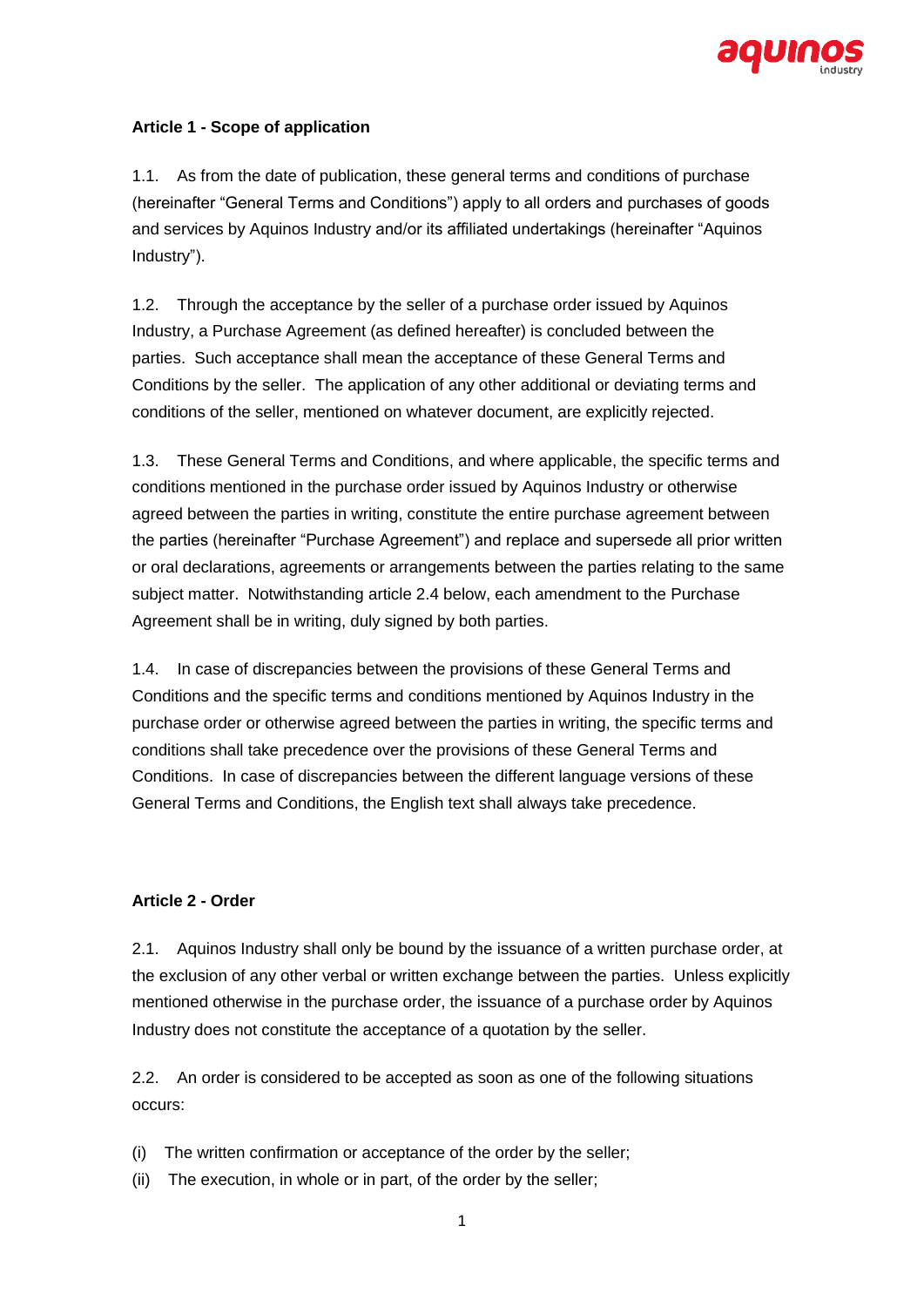

(iii) The acceptance by the seller of the payment, in whole or in part, of the order;

(iv) The absence of a written rejection of the order by the seller for a period of two (2) working days following the date of the order.

2.3. The seller shall execute all orders in accordance with the Purchase Agreement. The seller shall not make any amendments to the type, the design, the quality, the quantity, the content, the modalities of packing, sending and delivery, or any other specification relating to the ordered goods or services without the prior written consent of Aquinos Industry.

2.4. As long as the order has not been executed, and notwithstanding Article 1.3 above, Aquinos Industry has the right to request amendments to the type, the design, the quality, the quantity, the content, the modalities of packing, sending and delivery or any other specification relating to the ordered goods or services, should it have good reason to do so. Unless in case the requested amendments would be unreasonable, the seller cannot refuse to implement these amendments. In case the amendments requested by Aquinos Industry would entail a change in the price or the conditions of delivery, the seller shall immediately inform Aquinos Industry hereof in writing. In such case, the amendments cannot be put into effect without the prior written consent of Aquinos Industry. Aquinos Industry shall in such case also be entitled to annul the order in whole or in part. These General Terms and Conditions are fully applicable to an order that has been amended in accordance with this Article.

2.5. At Aquinos Industry's first request, the seller shall provide Aquinos Industry with:

(i) Evidence and results of material and quality tests that were executed on the goods ordered or to be ordered or the raw materials used for the fabrication thereof;

(ii) The certificate of origin relating to the goods ordered or to be ordered or the raw materials used for the fabrication thereof; and/or

(iii) Any other information and documentation that Aquinos Industry may request, including, without being limited to information and documentation related to and/or needed for certification, registration or safety purposes.

#### **Article 3 - Prices**

3.1. The prices mentioned in the purchase order are binding and may not be increased. In case the seller would apply lower prices at the time of delivery of the goods or services than the prices mentioned in the purchase order, the lower prices will, however, be applicable to the goods or services mentioned in the purchase order.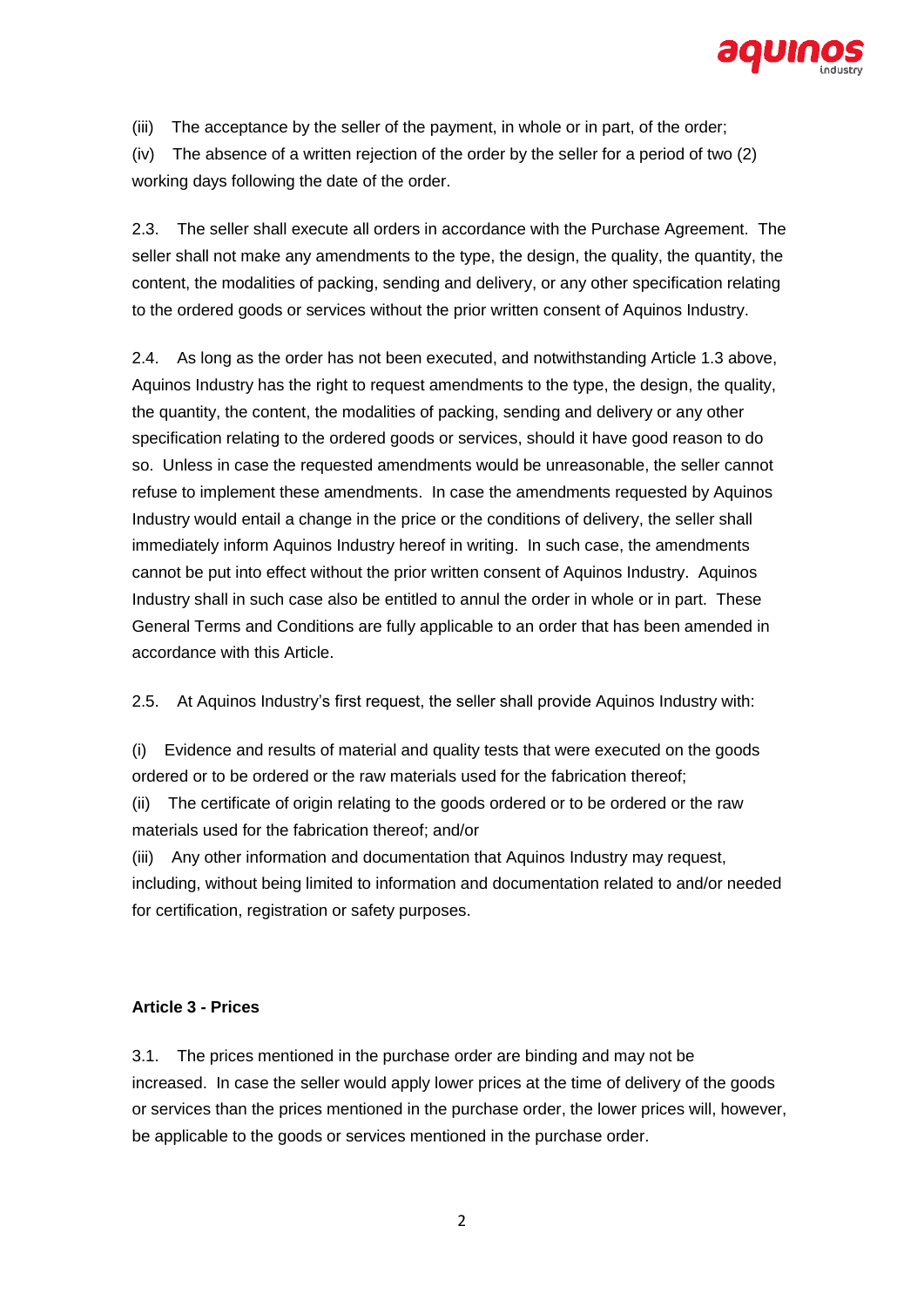

3.2. Unless explicitly stated otherwise in the purchase order, the prices mentioned in the purchase order are inclusive of all costs and expenses, including, without being limited to all costs of handling, processing, packing, storage, transport, import and insurance.

# **Article 4 - Delivery**

4.1. The seller explicitly agrees to deliver the quantity of goods or services specified in the purchase order at the time or in accordance with the schedule specified in the purchase order, as well as to respect all other modalities of packing, sending and delivery mentioned in the purchase order. The seller recognizes that the time or schedule of delivery and the quantity specified in the purchase order form an essential element of the Purchase Agreement and must be qualified as an obligation to achieve a result.

4.2. The seller shall immediately notify Aquinos Industry in writing of each event that could compromise full delivery of the goods or services at the time or in accordance with the schedule specified in the purchase order. Such notification does, however, not relieve the seller from its obligation to deliver the goods or services at the time or in accordance with the schedule specified in the purchase order. All additional costs that may be incurred as a result of the possible necessity to make use of an accelerated method of sending or delivery shall be borne by the seller.

4.3. Aquinos Industry is not obliged to accept partial, surplus, early or late deliveries.

4.4. Unless explicitly agreed otherwise, all deliveries of goods shall take place on a DDP basis (Delivery Duty Paid, Incoterms® 2020), at the place specified in the purchase order. However, the risk of damage to or loss of the goods shall only pass from the seller to Aquinos Industry at the moment of acceptance of the delivered goods by Aquinos Industry. The title to the goods shall pass to Aquinos Industry at the moment and place of delivery.

4.5. Delivery shall only be considered to have taken place upon signature of the delivery documents by Aquinos Industry.

4.6. The goods to be delivered shall be duly packed and labeled by the seller, taking into account the obligations under applicable law, in particular in the country of delivery, including, if applicable, the European Regulation 1272/2008 on classification, labelling and packaging of substances and mixtures (CLP), and the requirements specified by Aquinos Industry and/or the carrier mandated to transport the goods. The seller shall at its own cost ensure the taking back, managing and recycling of the used packaging materials and/or waste that originates from the delivery of the goods. The seller is liable towards Aquinos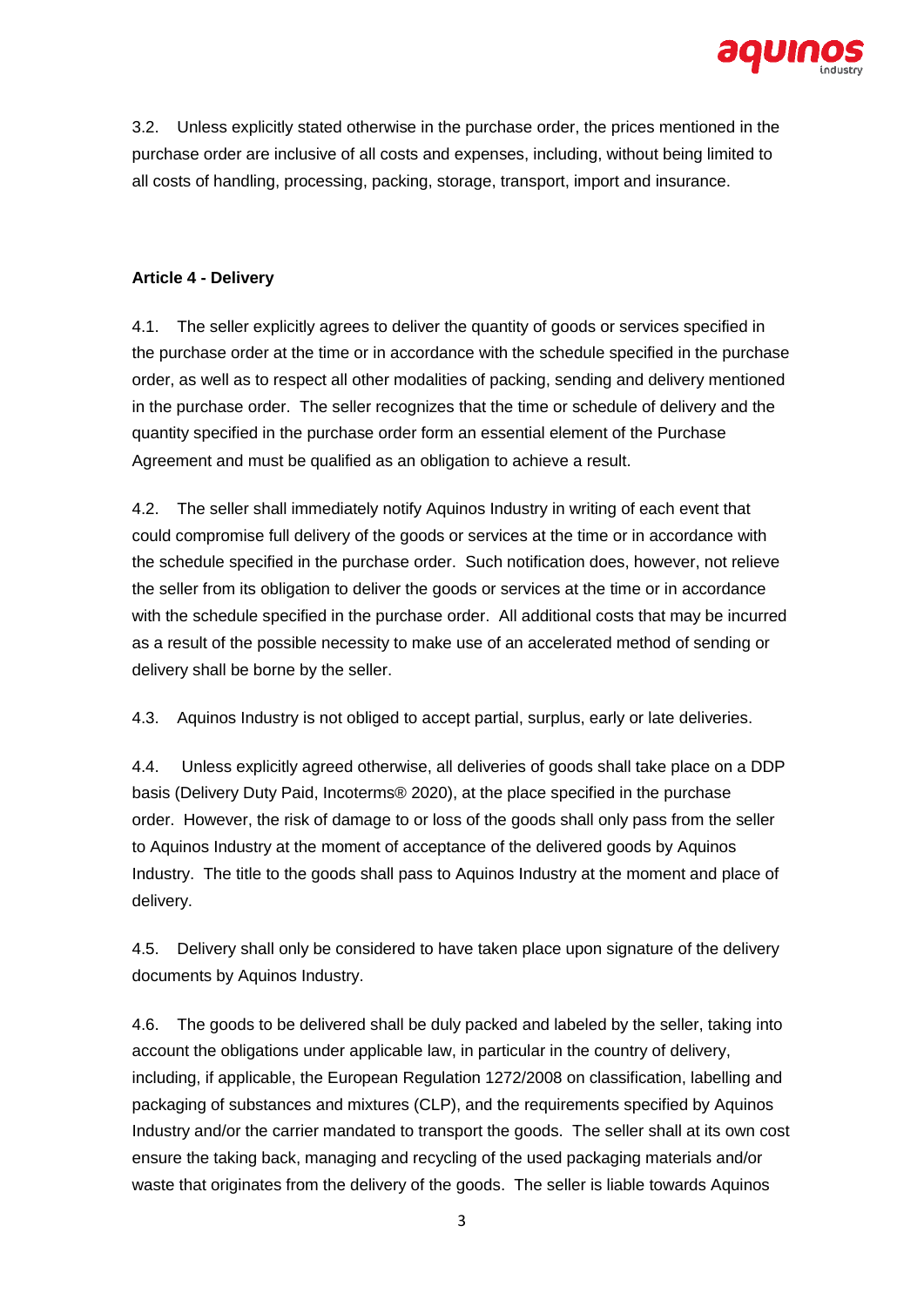

Industry for whatever obligation Aquinos Industry may have as a result of the managing and recycling of such packaging material and/or waste, at no extra cost to Aquinos Industry.

4.7. Before the goods are shipped or transported, the seller shall notify Aquinos Industry in writing of any risky, toxic or hazardous materials that form part of the goods to be delivered, together with any instructions, including, without being limited to the Material Safety Data Sheet, that would be necessary to use, handle, process, pack, store, transport and/or dispose of such materials.

4.8. Unless explicitly agreed otherwise, the seller shall be responsible for importing the delivered goods into the European Union and the country of destination and for fulfilling all related formalities of export, customs and import, including, without being limited to fulfilling all obligations in the framework of European Regulation 1907/2006 concerning the registration, evaluation, authorisation and restriction of chemicals (REACH), as well as following from the UK REACH regime, as implemented in the UK via the EU Withdrawal Act or any other national UK Acts. The import duties, taxes and other levies shall be fully borne by the seller.

4.9. At the latest upon delivery, the seller shall, without any additional fee being due, provide Aquinos Industry with all necessary information and documentation concerning the goods, as required under applicable law or as reasonably requested by Aquinos Industry, including, without being limited to information and documentation concerning transport, import and export, safety, origin and traceability of the goods.

# **Article 5 - Acceptance**

5.1. Signature of the delivery documents, use of the delivered goods or services or payment of the respective invoice does not constitute acceptance of the delivered goods or services.

5.2. After complete delivery of the goods or services, Aquinos Industry will inspect the delivered goods or services immediately but only with respect to deviations in quantity and identity, apparent defects and obvious external damages suffered during storage or transport. In case the delivered goods or services present deviations in quantity or identity, apparent defects or obvious external damages, Aquinos Industry shall inform the seller in writing of the total or partial non-acceptance within five (5) days following the delivery.

5.3. If Aquinos Industry, otherwise than intended in Article 5.2, becomes aware that the delivered goods or services are not in conformity with the specifications of the purchase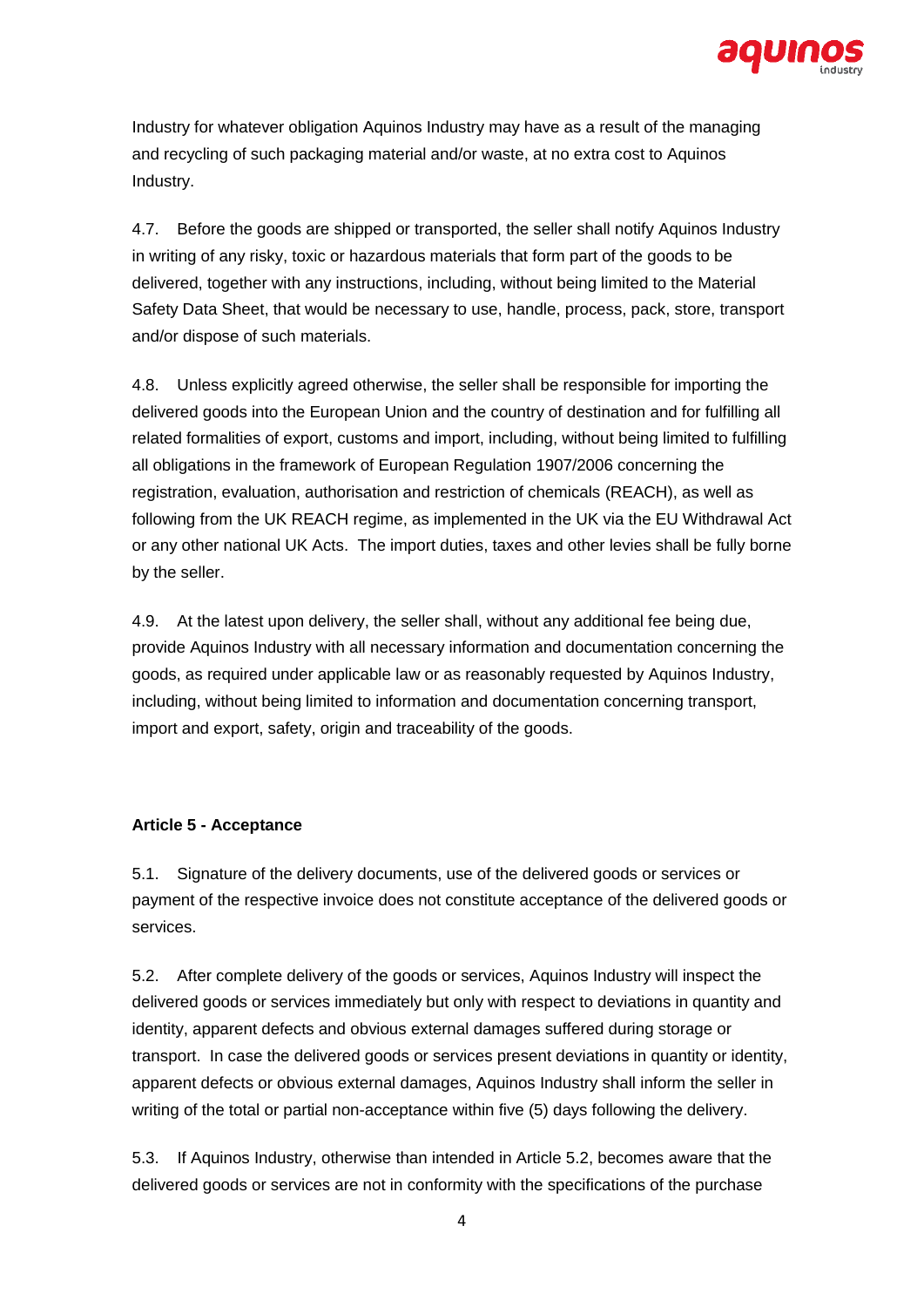

order, Aquinos Industry shall be entitled to inform the seller of the total or partial nonacceptance of the goods or services, without being bound by any delay.

5.4. The seller shall replace or repair the non-accepted goods or services as if the nonconformity has manifested itself during the warranty period, in accordance with what is provided in Article 7.2 of these General Terms and Conditions.

5.5. In case of non-acceptance, the risk of damage to or loss of the goods shall remain with the seller. Until the moment the non-accepted goods have been duly replaced or repaired, the non-accepted goods are stored by Aquinos Industry, at the seller's costs. The possible costs that are incurred in relation to the picking up of the non-accepted goods by the seller shall be fully borne by the seller. If the seller has not picked-up the non-accepted goods within thirty (30) days following the notification of non-acceptance by Aquinos Industry, Aquinos Industry shall be entitled to destroy or otherwise dispose of the goods, at seller's costs.

5.6. As long as the goods or services are not brought in accordance with the specifications of the Purchase Agreement, Aquinos Industry is entitled to suspend its payment obligations towards the seller, even if Aquinos Industry has not protested the respective invoice.

# **Article 6 - Invoicing and payment**

6.1. All invoices issued by the seller shall mention:

(i) The number of the purchase order;

(ii) The quantity of the goods or services that have been delivered, where applicable with indication of the number of packaging units;

- (iii) The time of delivery;
- (iv) A reference to the documents of shipment or delivery (e.g. bill of lading);
- (v) Any other information required by Aquinos Industry.

Invoices issued by the seller that are not in compliance with the obligations of this Article, shall not be paid by Aquinos Industry.

6.2. Invoices shall be sent to Aquinos Industry electronically using the address mentioned in the purchase order and shall be paid by Aquinos Industry within sixty (60) days following the invoice date, on condition that the respective goods or services have completely been delivered. Payment shall be made via wire transfer to the bank and the account nominated by the seller.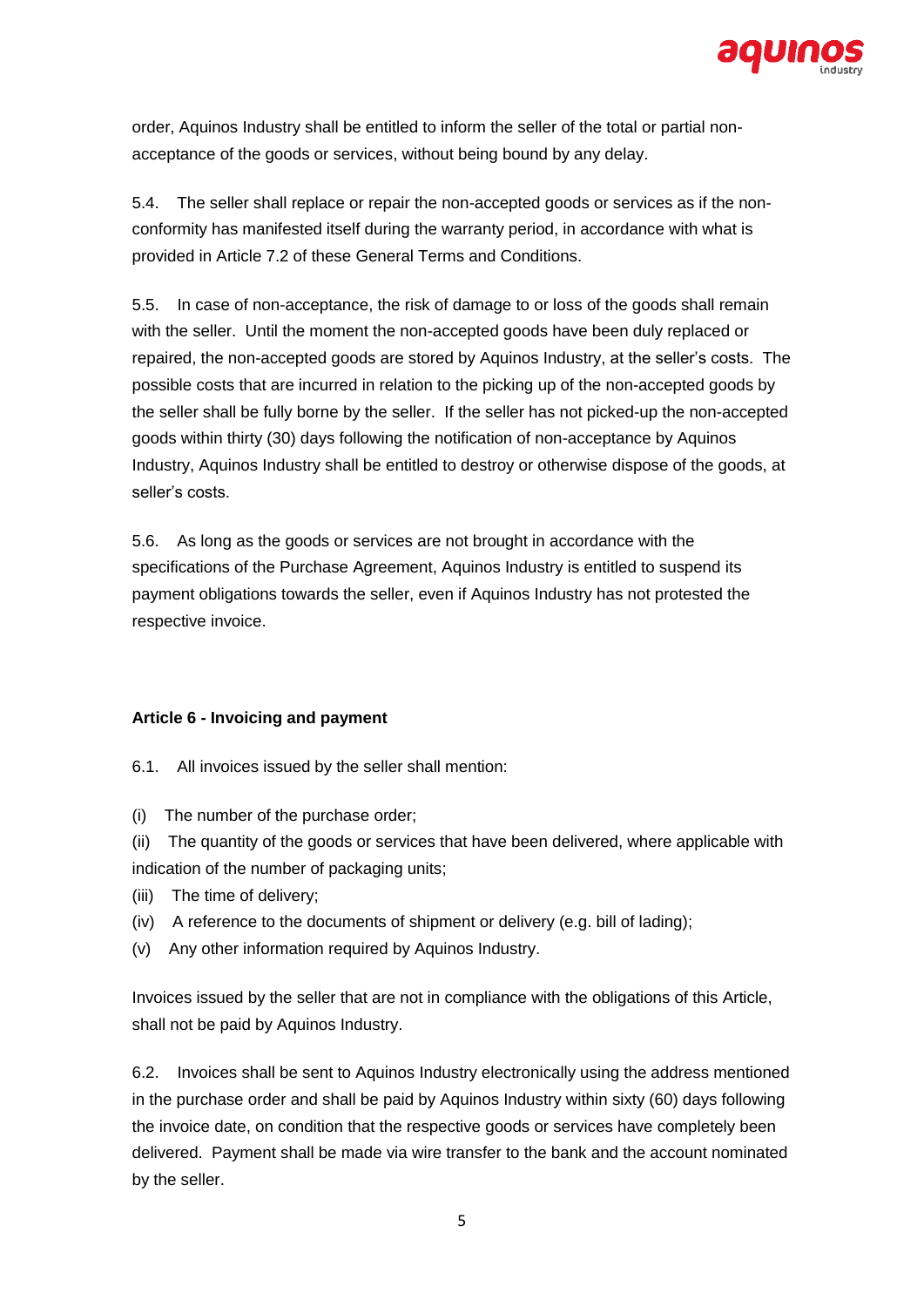

6.3. Upon late or incomplete payment, the seller shall not be entitled to suspend or stop delivery of goods or services to Aquinos Industry, under what purchase agreement it may be.

6.4. Aquinos Industry is entitled to set off each amount owed by the seller to Aquinos Industry, under what agreement it may be and irrespective of whether this amount is contested or not, with an amount owed by Aquinos Industry to the seller and this without any prior notice.

# **Article 7 - Warranties**

7.1. The seller explicitly warrants that all delivered goods or services, including, without being limited to all internal and external components or materials that are processed in the goods:

(i) Conform with the specifications of the Purchase Agreement and with any other specifications, drawings, samples or descriptions of Aquinos Industry or the seller;

(ii) Are appropriate to the purpose for which that type of goods or services is usually used or the purpose for which they have been purchased by Aquinos Industry;

(iii) Are of a satisfactory quality and are free of any defect in design, workmanship or material;

(iv) Respect all applicable local, national and international legislation, regulations, standards and guidelines, as well as the newest, prevailing industry standards;

(v) Conform with the most strict requirements regarding safety, health and protection of the environment and the maximum prescribed standards for the use of risky, toxic or hazardous materials and machines;

(vi) Do not infringe the intellectual property rights of third parties and are free of all other liens, restrictions and claims of third parties.

7.2. The warranties mentioned in Article 7.1 of these General Terms and Conditions are valid for a period of twenty four (24) months following the acceptance. In case it is established during this warranty period that the seller has not respected one of the warranties, the seller shall at its own cost ensure the replacement or repair of the respective goods or services, and this within a reasonable period of time. In case no replacement or repair is done within such reasonable period of time, or such replacement or repair would not be duly executed, Aquinos Industry shall be entitled to, at its own discretion and without prejudice to any other remedies it may have: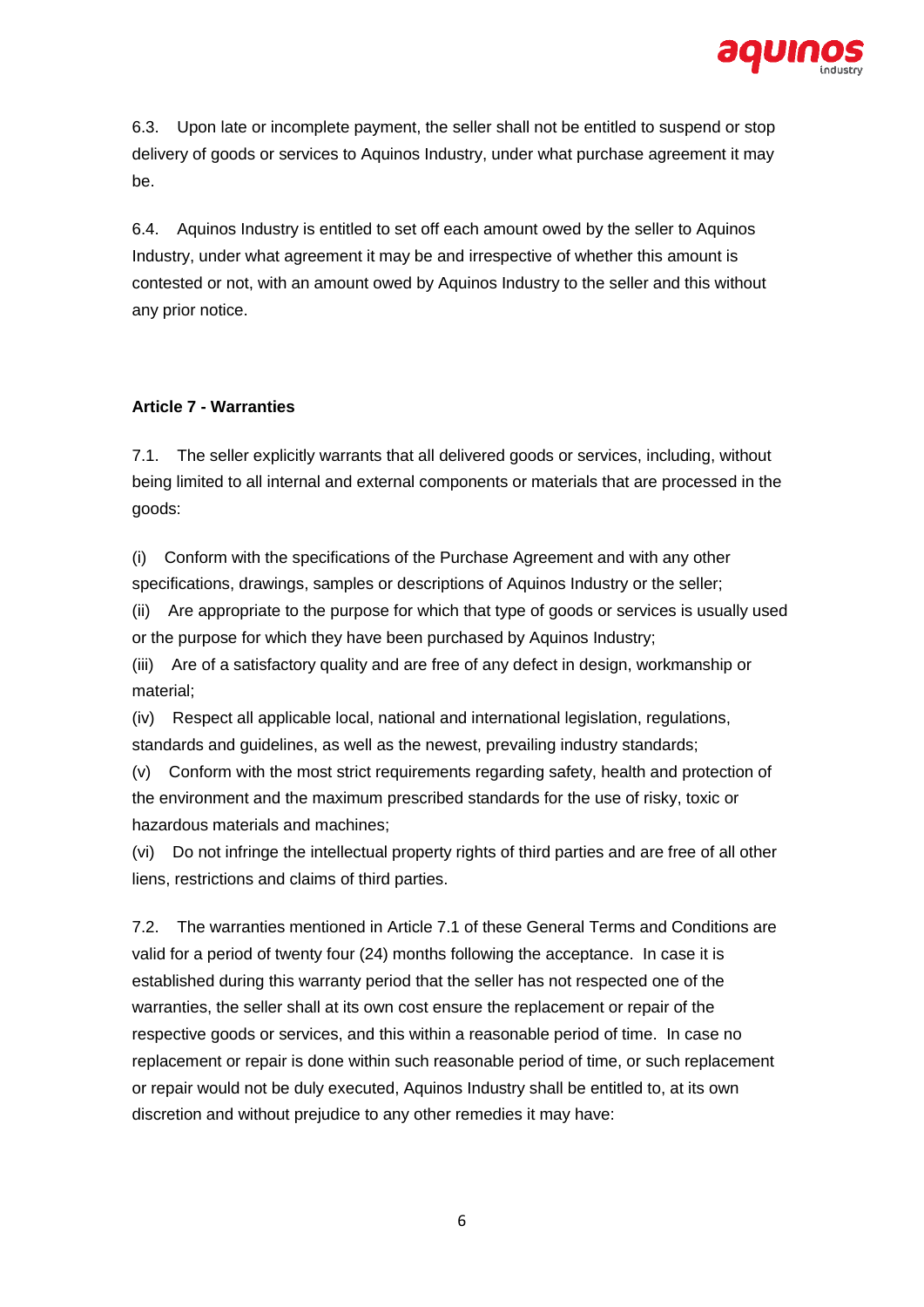

(i) Terminate the Purchase Agreement and all pending orders under the Purchase Agreement with immediate effect, without prior judicial intervention and without owing any compensation to the seller, by sending a notification hereof to the seller in writing. In such case and where applicable, the seller shall fully reimburse Aquinos Industry for the part of the price that has been paid for the non-conforming goods or services.

(ii) Repair and/or have the goods or services repaired at the seller's costs.

(iii) Keep the non-conforming goods or services, provided that the seller repays Aquinos Industry a with the non-conformity corresponding part of the price that has been paid by Aquinos Industry for the non-conforming goods or services.

7.3. In case of repair, the abovementioned warranty period shall be suspended during the entire period of repair. In case of replacement, a new warranty period of twenty four (24) months shall start upon the moment of replacement.

7.4. The seller warrants that it applies and maintains quality assurance measures regarding the delivered goods and service at all times. In this framework the seller shall use a quality management system that conforms with the DIN EN ISO 9001:2015 standard or with any other applicable or relevant quality standard, as the case may be. At Aquinos Industry's first request, the seller shall provide Aquinos Industry with evidence that these quality assurance requirements have been met.

7.5. Upon delivery of goods or services on the premises of Aquinos Industry, the seller and its personnel and subcontractors are obliged to strictly respect the rules and guidelines applicable within Aquinos Industry regarding safety and health. The seller shall ensure that its personnel and subcontractors are aware of these rules and guidelines and follow regular trainings regarding safety and health. Aquinos Industry reserves the right to refuse access or to ask the seller, its personnel or subcontractors to leave its premises immediately in case the rules and guidelines regarding safety and health are not respected. All additional costs that may be incurred as a result thereof shall be borne by the seller.

7.6. The seller engages itself to exercise due diligence and management controls to ensure compliance with safety, health and environmental requirements relating to the goods and services delivered. Only the seller shall be liable for any damage that would be brought to the environment as a result of use, handling, processing, transporting or storing of the goods. All warranties relating to the environment are valid for unlimited duration.

7.7. The seller explicitly warrants to have fulfilled and to continue to fulfill all obligations following from European Regulation 1907/2006 concerning the registration, evaluation, authorisation and restriction of chemicals (REACH), as well as following from the UK REACH regime, as implemented in the UK via the EU Withdrawal Act or any other national UK Acts. Unless explicitly agreed otherwise, Aquinos Industry shall have no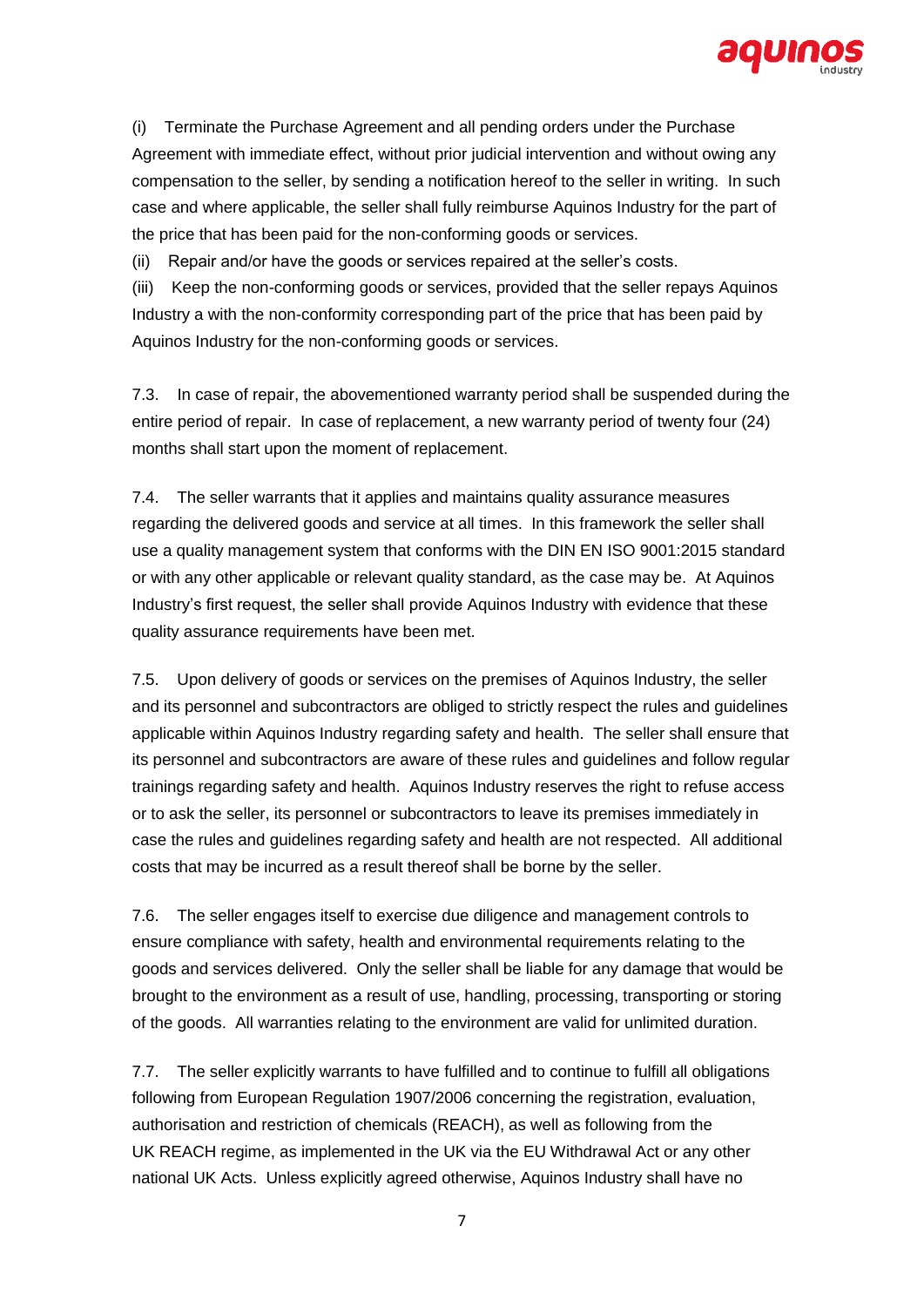

obligation under (UK) REACH and Aquinos Industry shall not be considered as the importer or the only representative of the seller under (UK) REACH. At first request of Aquinos Industry, the seller shall provide Aquinos Industry with all necessary information regarding the chemical composition of the goods (substances, preparations, mixtures, alloys, articles or goods), including all safety information and information concerning the registration or pre-registration of the goods. The seller shall include any identified use notified by Aquinos Industry in writing, and that is reasonably acceptable, in the (UK) REACH registration. The seller shall immediately inform Aquinos Industry of substances of very high concern that would be part of the goods and, where applicable, do all the necessary to obtain the necessary authorisations. The seller shall keep all information that could be necessary to fulfill the obligations under (UK) REACH for a period of at least ten (10) years following the date on which the goods were last manufactured, imported or delivered by the seller.

7.8. The seller declares to conduct its business in an ethical, correct, transparent, reliable and socially responsible manner and guarantees that it, nor its personnel or subcontractors, are engaged in any discrimination, violation of human rights, corruption, violation of antitrust law, child labour, forced labour, slavery or other insufficient working conditions. In this framework, the seller must strictly adhere to the "Aquinos Industry Supplier Sustainability Requirements (RSSR)", which can be consulted on www.Aquinos Industry.com, and must be able to document such adherence to Aquinos Industry at first request of Aquinos Industry.

7.9. The seller guarantees that in the framework of delivery of goods and services to Aquinos Industry, it shall only engage personnel or subcontractors that possess the necessary degree of professionalism, qualification and experience. The seller shall be the only one to exercise authority and supervision with regards to the personnel it engages and is the only responsible for compliance with all social rights obligations relating to such personnel.

7.10. In case of an infringement by the seller of any warranty mentioned in this Article, the seller shall promptly inform Aquinos Industry thereof in writing.

7.11. The warranties mentioned in this Article shall continue to exist, irrespective of any inspection, audit, acceptance or payment of the delivered goods or services by Aquinos Industry. Unless in case of prior written consent of Aquinos Industry, the seller cannot limit these warranties in any way. This Article is without prejudice to the rights of Aquinos Industry in case of hidden defects.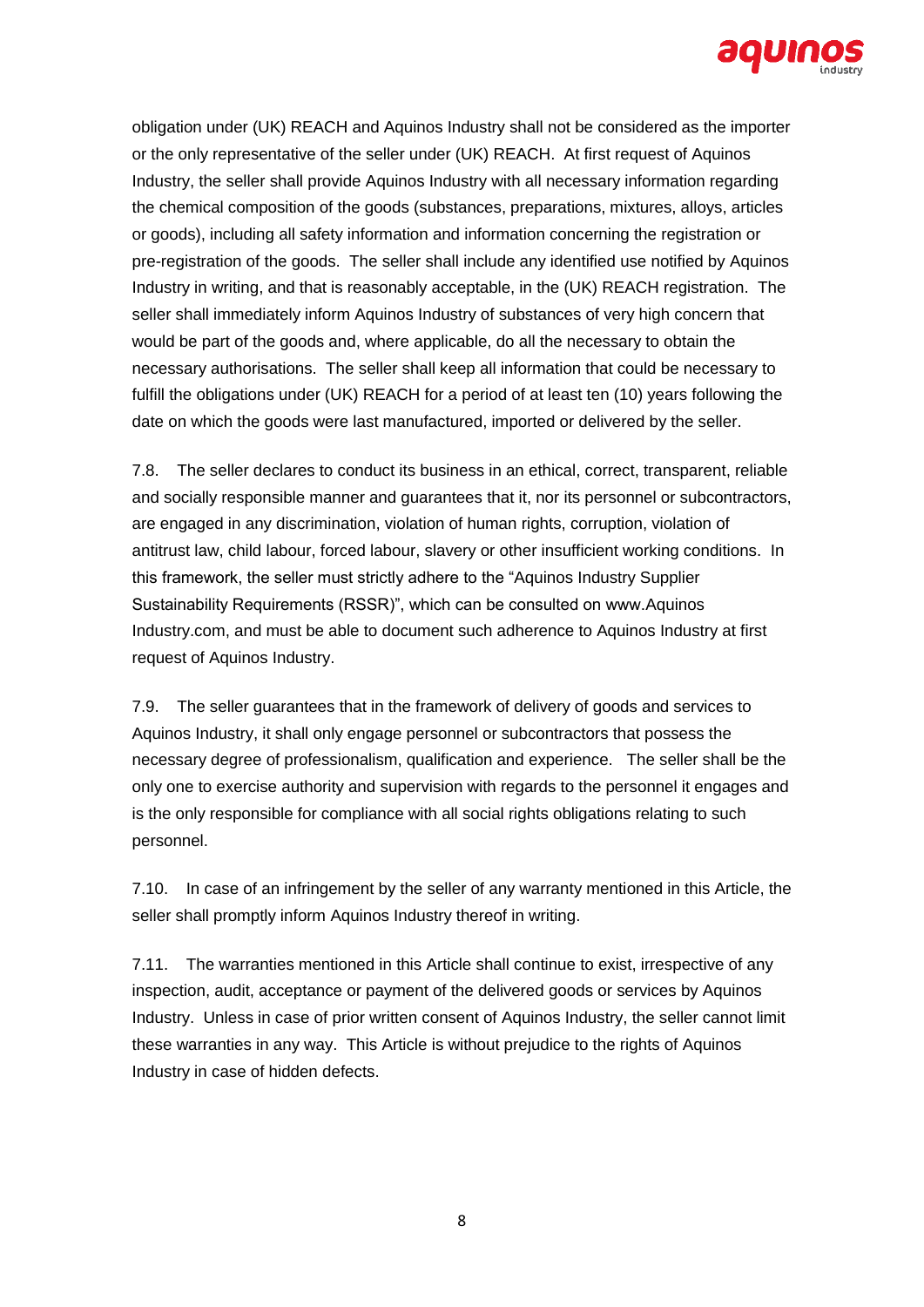

# **Article 8 - Liability**

8.1. Seller shall fully indemnify and hold Aquinos Industry harmless against any and all loss, damage or cost, including, but without being limited to damage to customers, personnel or property of Aquinos Industry, damage to the environment and damage suffered by third parties, that directly or indirectly result from:

(i) A defect in the delivered goods or services;

(ii) The non-respect by the seller of the quantities, the time or schedule of delivery or any other modality of packing, sending and delivery mentioned in the purchase order;

(iii) An infringement by the seller to the warranties described in Articles 7.1 to 7.9 of these General Terms and Conditions;

(iv) Any negligence or tort by the seller;

(v) An infringement by the seller of the rights of third parties, including, but without being limited to intellectual property rights;

(vi) An infringement by the seller of any other provision of these General Terms and Conditions, the Purchase Agreement or any applicable law.

8.2. This indemnification obligation also extends to all reasonable costs incurred as a result of the involvement of attorneys or experts, as well as costs related to recovery, settlement or judgment and administrative costs.

8.3. The indemnification obligation is without prejudice and cumulative to the right of Aquinos Industry to make use of any other remedy it may have in accordance with these General Terms and Conditions or applicable law.

8.4. Except in case of serious or intentional fault or gross negligence, injury to body, life or health and breach of material contractual obligations, Aquinos Industry cannot be held liable for any loss, damage or costs incurred by the seller, its customers, its personnel or third parties.

#### **Article 9 - Force majeure**

9.1. A party cannot be held liable for any delay or non-execution of its obligations under these General Terms and Conditions or the Purchase Agreement in as far as this delay or non-execution would be the result of unforeseeable circumstances over which this party reasonably does not have any control, including, without being limited to natural disasters, sabotage, fire, explosion, flood, pandemic, acts of government or war (hereinafter "Situation of Force Majeure"). The impossibility of the seller to perform as a result of insolvency, lack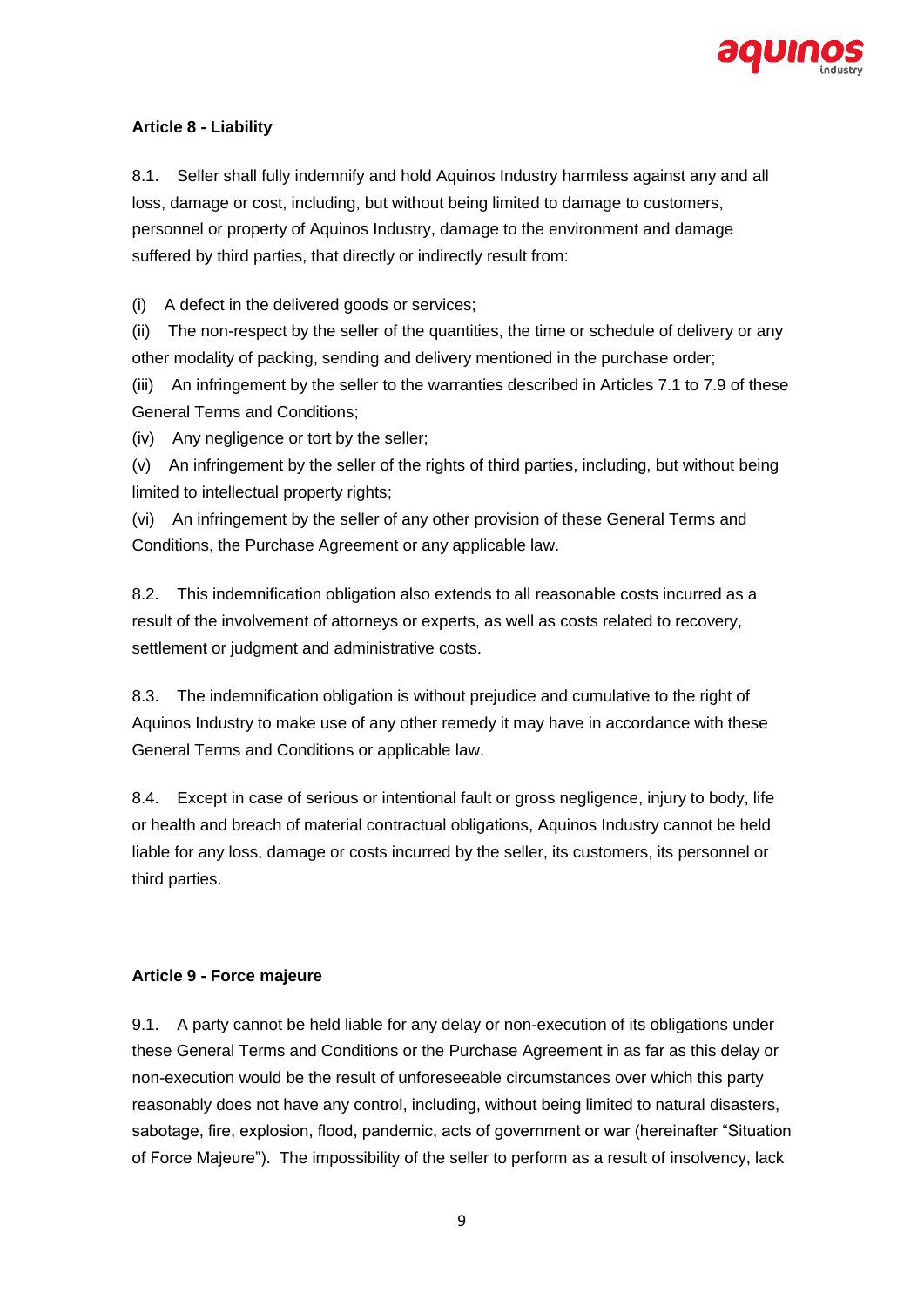

of financial means, changes in costs or availability of materials shall not be considered as a Situation of Force Majeure.

9.2. The party invoking a Situation of Force Majeure shall immediately inform the other party in writing about the nature and the expected impact of the Situation of Force Majeure. Parties shall hold good faith discussion as to how to limit the impact of the Situation of Force Majeure. For example, the performance of the obligations of the Party concerned may be suspended for the duration of the delay caused by the Situation of Force Majeure and the period of performance may be extended for an equal period without any penalty. As soon as the Situation of Force Majeure has been remedied, the party invoking the Situation of Force Majeure shall reassume its obligations. The seller shall in any case give the highest priority to the orders of Aquinos Industry in case of the allocation of available capacity during or following the occurrence of a Situation of Force Majeure. Should a Situation of Force Majeure last for more than one (1) month and parties have not been able to find an equitable solution to remedy the consequence of the Situation of Force Majeure, the non-affected party shall have the right to terminate the Purchase Agreement upon written notice to the other party.

# **Article 10 - Intellectual property**

10.1. All intellectual property rights relating to results developed and/or obtained as part of the performance of the Purchase Agreement, regardless of the nature of such results, such as technical information and/or solutions, analyses, simulations, models, strategies, visuals, databases, software (including documented source codes), tooling and equipment, as well as all of the documentation associated therewith, are transferred without additional compensation by the seller to Aquinos Industry, who accepts, as from the date of creation in all countries for a period limited to the duration of the applicable intellectual property or proprietary rights. The seller hereby declares to be fully entitled to agree to such transfer. Insofar as the seller would be able to invoke moral rights relating to the results, if any, the seller hereby also forsakes exercising such moral rights.

10.2. To the extent that Aquinos Industry provides its prior written consent to the seller to use Aquinos Industry's intellectual property or proprietary rights, the seller will use them strictly in accordance with Aquinos Industry's instructions.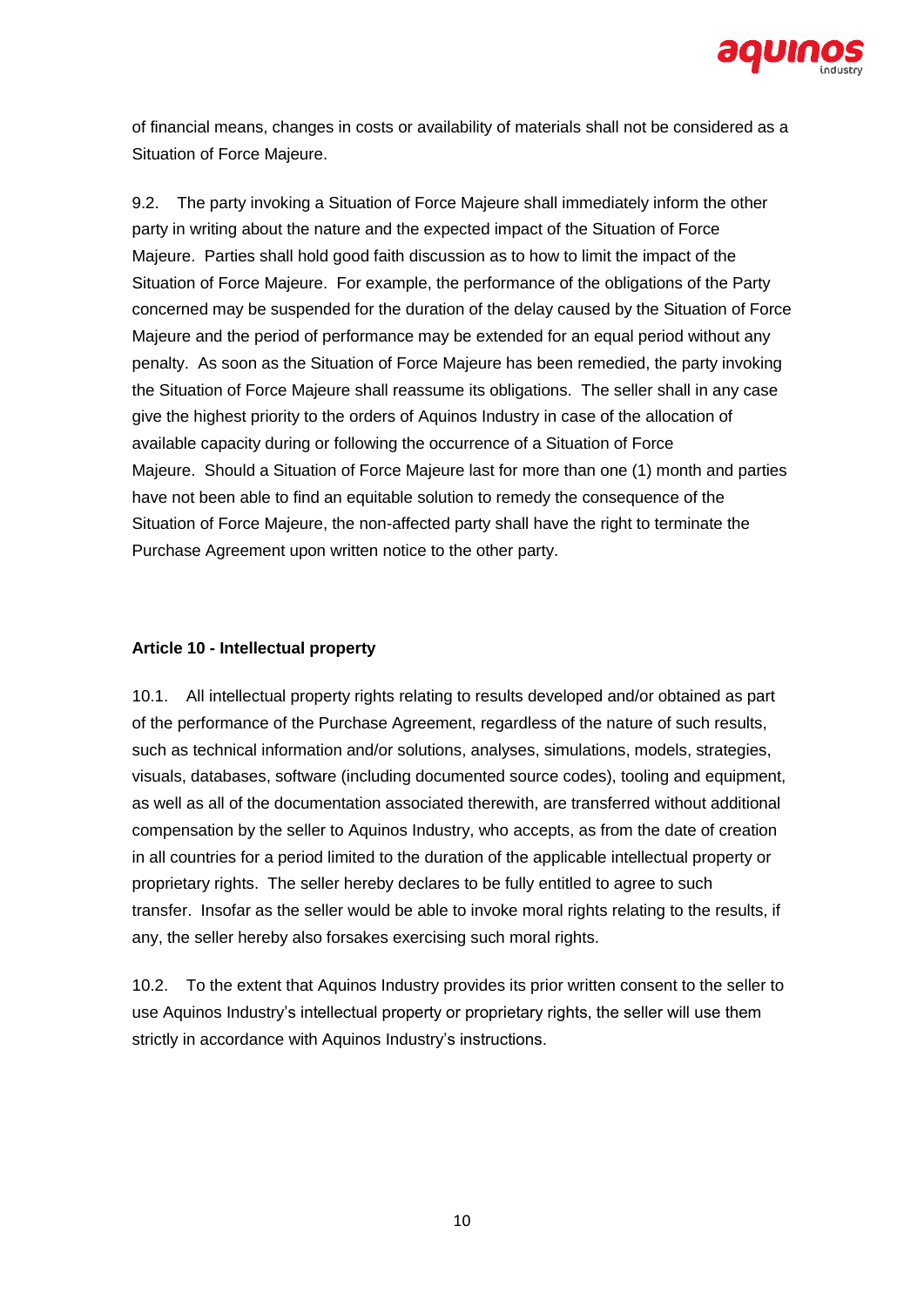

# **Article 11 - Confidentiality**

11.1. The seller engages to treat all information, documents, samples, drawings, trade secrets, prices and personal data received from Aquinos Industry under the Purchase Agreement by any means, as strictly confidential, irrespective of whether this information, documents, samples, drawings, trade secrets, prices or personal data have been explicitly marked as confidential or are covered by any intellectual property right, except if the seller can show that the information:

(i) Is publicly available at the moment of disclosure, without any confidentiality obligation being breached by the seller;

(ii) Was already rightfully in the possession of or received by the seller at the moment Aquinos Industry disclosed it, without any confidentiality obligation being breached by the seller;

(iii) Was developed in an independent manner by the seller.

11.2. The seller shall use the confidential information only for the purpose of execution of the Purchase Agreement and shall not communicate it to third parties, unless upon Aquinos Industry's prior written consent. The seller will only disclose the confidential information to persons on a need to know basis, and ensure that all these persons are bound by confidentiality obligations not less stringent than those contained in this Article.

11.3. The confidentiality obligations mentioned in Articles 11.1 and 11.2 are valid during the entire duration of the Purchase Agreement and for a period of five (5) years following the end thereof.

11.4. If the seller is obliged by law or by the order of any court or regulatory authority to disclose confidential information, the seller will inform Aquinos Industry thereof immediately, will restrict disclosure to the minimum required and will clearly communicate that the disclosed information is of a confidential nature.

11.5. Confidential information shall at all times remain the exclusive property of Aquinos Industry.

#### **Article 12 - Privacy**

12.1. In case the performance of the Purchase Agreement would entail the processing of personal data by the seller on behalf of Aquinos Industry, such processing shall at all times happen in accordance with all relevant national and international data protection laws and regulations. The seller shall merely act as a data processor and Aquinos Industry shall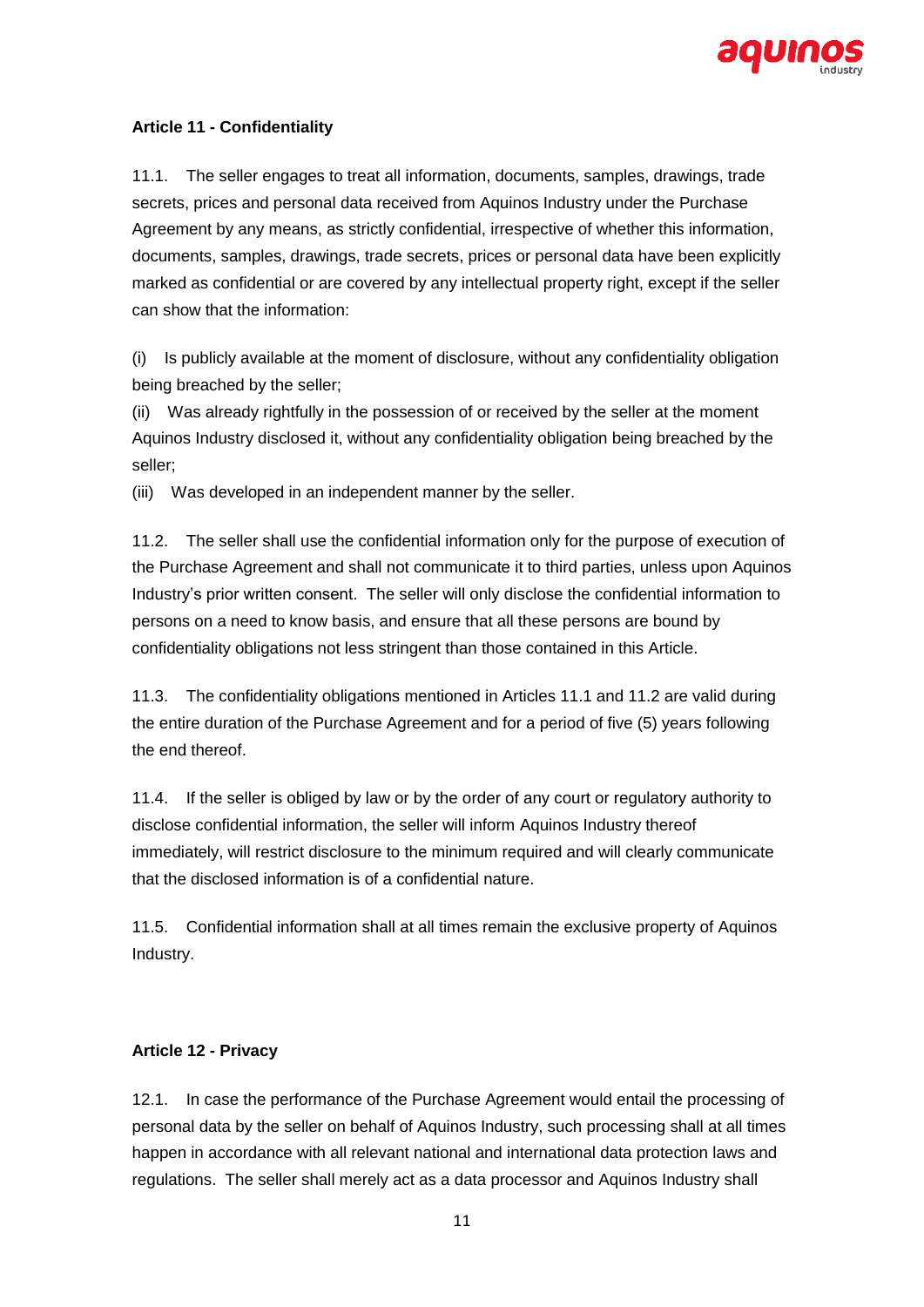

remain data controller at all times. Where relevant, the parties shall conclude a separate Data Processing Agreement in which there respective rights and obligations in relation to such data processing are further detailed.

12.2. The seller guarantees to implement appropriate technical and organizational measures to protect the personal data against unauthorized disclosure of or access to such data and against accidental or unlawful destruction, loss or alteration and to safeguard the rights of the data subject. The seller shall strictly limit access to the personal data to personnel and subcontractors on a need to know basis in the framework of the performance of the Purchase Agreement. In case of a security incident, the seller must immediately notify Aquinos Industry thereof in writing and take all necessary measures to investigate and remedy the effects of such security incident.

12.3. The seller shall only collect, process and store personal data on behalf of Aquinos Industry for the purpose indicated by Aquinos Industry and on Aquinos Industry's documented instructions. The seller shall not collect, process or store more data than necessary for the indicated purposes. The seller shall provide Aquinos Industry with all necessary assistance to allow Aquinos Industry to timely respond to requests by the data subjects to exercise their rights of access, rectification or erasure. The seller shall not transfer any personal data processed on behalf of Aquinos Industry to a third country without the prior written consent of Aquinos Industry.

12.4. The seller shall not process or retain any personal data for longer than necessary for the purpose of the processing as indicated by Aquinos Industry. After the end of the data processing on behalf of Aquinos Industry, the seller shall, at the choice of Aquinos Industry, return all personal data and any copies thereof to the Aquinos Industry or delete these data from its systems and confirm such deletion to Aquinos Industry in writing.

12.5. The seller shall not enlist any sub-processor without the prior written consent of Aquinos Industry. Any agreed sub-processors shall be bound to the seller through an agreement containing not less stringent obligations for the sub-processor vis-à-vis the seller than the obligations contained in this Article of the seller vis-à-vis Aquinos Industry.

#### **Article 13 - Termination**

13.1. Unless explicitly agreed otherwise, the Purchase Agreement shall automatically end when the goods or services ordered under the Purchase Agreement are completely delivered by the seller.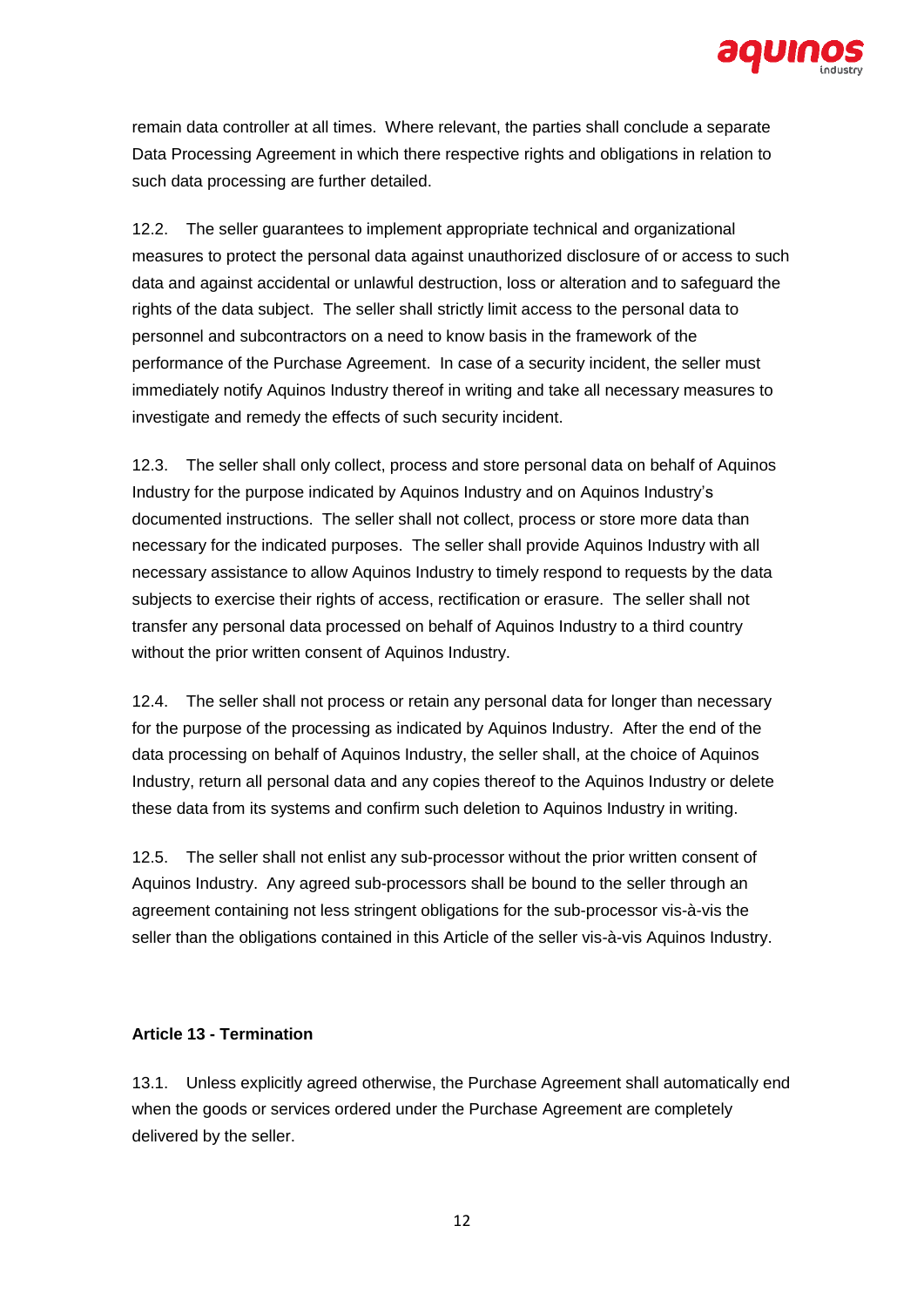

13.2. At all times Aquinos Industry has the right to terminate the Purchase Agreement, or one or more pending orders under the Purchase Agreement, in writing, with respect of a notice period of thirty (30) days.

13.3. At all times Aquinos Industry has the right to terminate the Purchase Agreement, and any pending orders under the Purchase Agreement, without prior judicial intervention and without owing any compensation to the seller, by sending a notification hereof to the seller in writing, in case:

(i) The seller is in breach of one of the provisions of these General Terms and Conditions or the Purchase Agreement, and has not duly remedied this breach within fifteen (15) days following a written notice hereto by Aquinos Industry;

(ii) The seller has declared that it will not, or will no longer, fulfill its obligations under the General Terms and Conditions or the Purchase Agreement;

(iii) The seller is declared bankrupt or files for bankruptcy, is placed under guardianship, ceases or risks having to cease its activities, or otherwise has shown signs of insolvency or insufficient financial means.

13.4. In case of early termination of the Purchase Agreement, for whatever reason, the seller shall immediately cease all activities for Aquinos Industry. All goods and services that have been delivered by the seller to Aquinos Industry in conformity with the specifications of the Purchase Agreement shall be paid by Aquinos Industry, without any payment obligation in the event of termination being able to exceed the obligation Aquinos Industry would have had in absence of termination of the Purchase Agreement. Aquinos Industry shall not be liable towards the seller, directly or on account of claims by seller's subcontractors, for any other alleged losses or costs. In case Aquinos Industry would already have paid for goods and services that have not yet been delivered at the moment of termination, the seller shall promptly reimburse Aquinos Industry for the price that has already been paid.

13.5. Upon termination, the seller shall, at simple request of Aquinos Industry, promptly either return all information, documents, samples, drawings and personal data that it has received from Aquinos Industry to Aquinos Industry, or destroy such information, documents, samples, drawings and personal data and confirm such destruction in writing to Aquinos Industry.

13.6. Notwithstanding the termination of the Purchase Agreement, for whatever reason, the provisions of the Purchase Agreement intended to survive its termination shall remain in full force and effect after the termination. The provisions surviving termination shall include, without being limited to Article 7 (Warranties), Article 8 (Liability) and Article 11 (Confidentiality) of these General Terms and Conditions.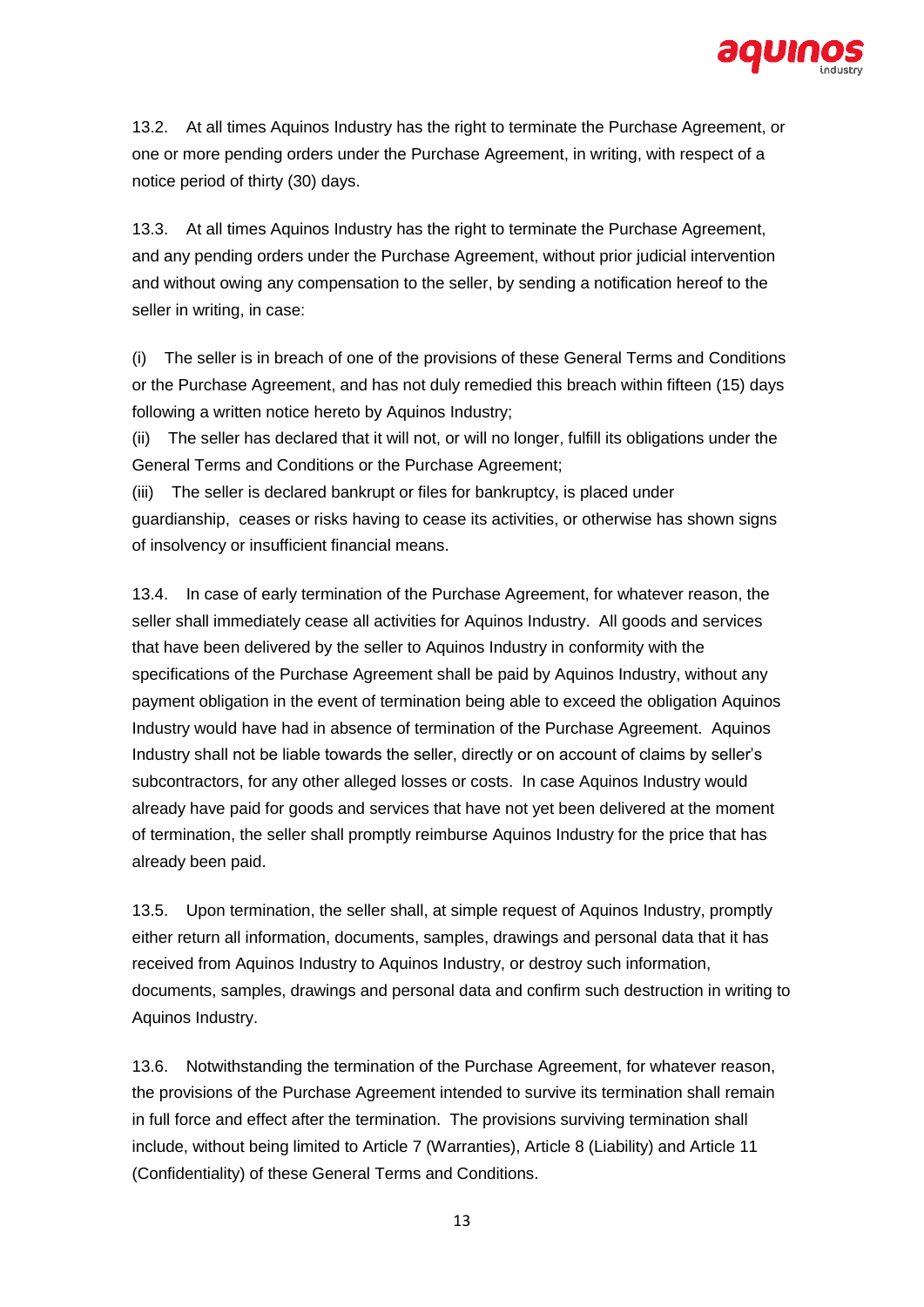

### **Article 14 - Insurance**

14.1. The seller declares to have concluded all necessary insurances, including, without being limited to, an insurance for civil liability and product liability insurance, with a renowned insurance company, to adequately cover all liabilities that are inherent to and customary for exercising the type of activity in the domain in which the seller is active. The seller shall ensure that these insurances remain valid at least for the entire duration of the Purchase Agreement and the warranty period.

14.2. At first request the seller shall promptly provide Aquinos Industry with a copy of the insurance policies or insurance certificates that evidence that the seller has fulfilled the requirements of Article 14.1.

# **Article 15 - Inspection and audit**

15.1. During the term of the Purchase Agreement, Aquinos Industry or a third party appointed hereto by Aquinos Industry, has the right to enter the premises of the seller or the subcontractors of the seller, with the purpose of establishing whether the seller respects its obligations under these General Terms and Conditions or the Purchase Agreement. Such inspection or audit can only be performed during normal office hours and under the condition that prior written notice is given to the seller.

15.2. The seller shall fully cooperate with the inspection or audit. More in particular, the seller shall provide Aquinos Industry or a third party appointed hereto by Aquinos Industry with access to each location, installation, documentation or information that may be useful in the framework of the inspection or audit or that is reasonably requested by Aquinos Industry or the third party appointed by Aquinos Industry.

15.3. During the inspection or audit, Aquinos Industry or the third party appointed by Aquinos Industry, shall be entitled to take samples of the goods to be delivered, irrespective of whether these goods have already been completed or are still in the process of being manufactured, to verify whether these goods fulfill the conditions of the Purchase Agreement. However, such sampling does not relieve the seller from its obligation to test and inspect the quality of the goods.

15.4. In case irregularities are established during the inspection or audit, the seller shall promptly take all necessary action to remedy such irregularities, if the case may be in accordance with the guidelines of Aquinos Industry or the third party appointed hereto by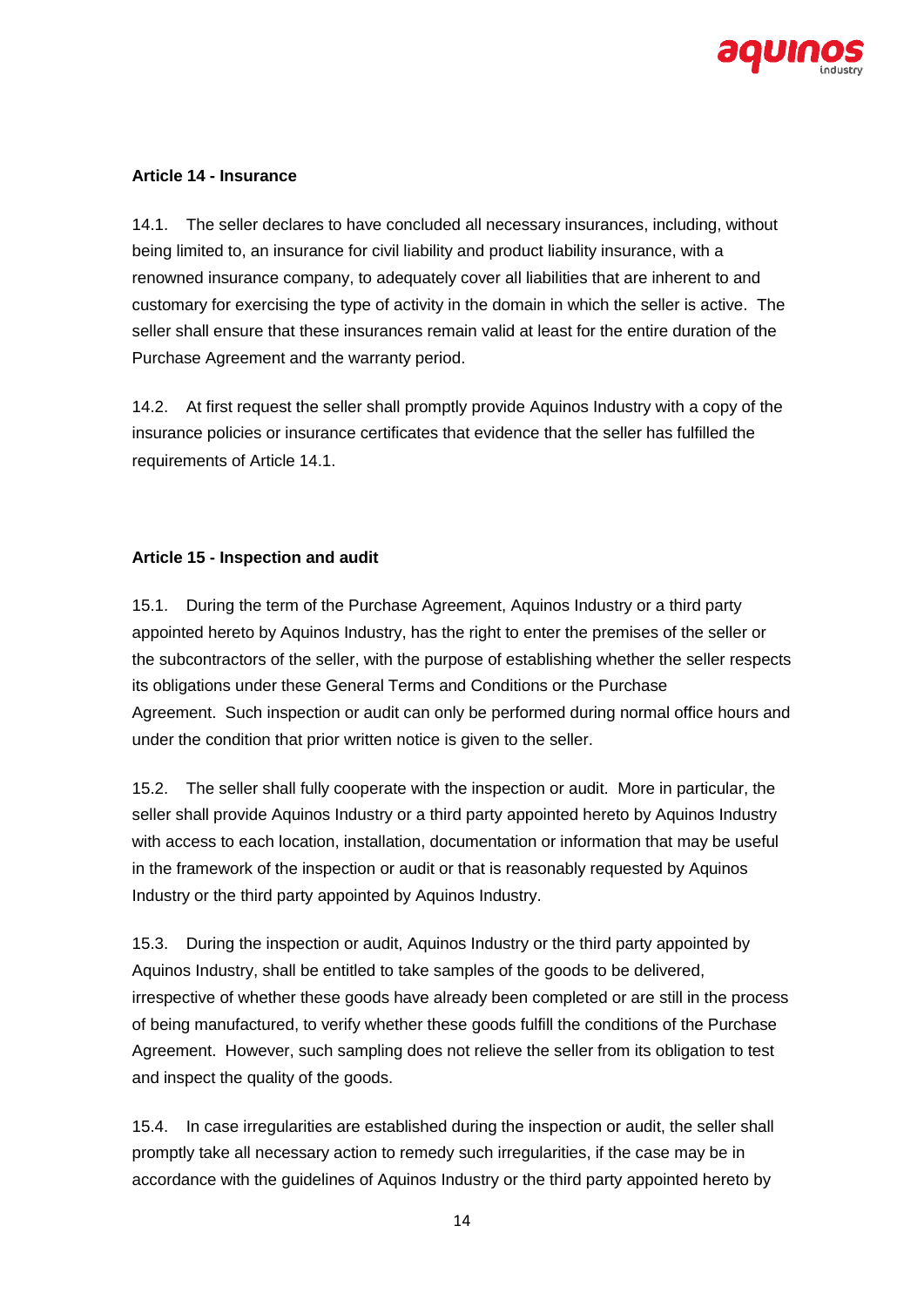

Aquinos Industry. The costs of the inspection or audit shall in such case be fully borne by the seller.

# **Article 16 - Assignment or subcontracting**

16.1. The seller shall not assign, delegate or subcontract any of its rights or obligations under the Purchase Agreement to a third party without the prior written consent of Aquinos Industry. Notwithstanding any assignment, delegation or subcontracting, the seller shall remain fully responsible for the goods and services delivered, including, without being limited to all related warranties. The seller shall remain fully responsible for the actions and activities of its subcontractors, including compliance with these General Terms and Conditions and the Purchase Agreement. The seller guarantees that each subcontractor is informed about and agrees to the relevant provisions of these General Terms and Conditions and the Purchase Agreement.

16.2. Aquinos Industry shall, at its own discretion, have the right to assign, delegate or subcontract any of its rights or obligations under the Purchase Agreement, including, without being limited to any of the companies forming part of the Aquinos Industry group.

# **Article 17 - Relationship between the parties**

17.1. Aquinos Industry and the seller are independent contracting parties and no provision of these General Terms and Conditions or the Purchase Agreement can be interpreted as an agreement to constitute an undertaking, a joint venture or an association, or to make one party the agent or legal representative of the other party. These General Terms and Conditions do not grant either party an authorisation to engage in any obligation in name or on behalf of the other party.

17.2. The seller is sole responsible for carrying the costs and risks related to its activities, including, but not limited to social security expenses, taxes and insurance premiums. Aquinos Industry shall have no responsibility towards the personnel or subcontractors of the seller.